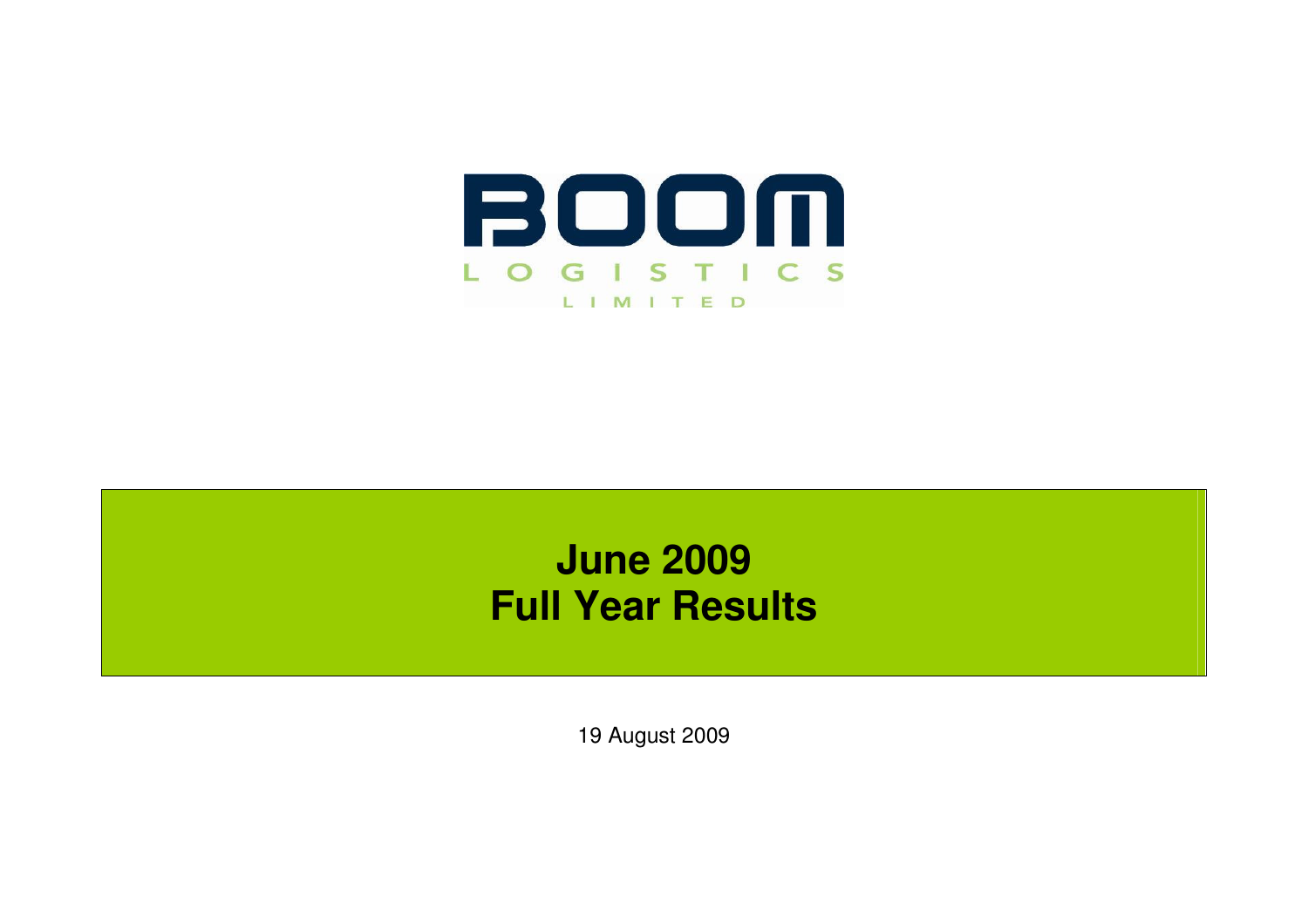# **FY09 Overview**

| <b>Profit</b>                  | Trading NPAT of \$12.0m.<br>• 2% revenue growth on FY08 across hire divisions.<br>• Solid business and project activity resulted in a favourable performance in 1H09 particularly in the Crane Hire<br>division, demonstrating the turnaround potential.<br>• 2H09 downturn in key sectors of resources, non-residential construction and industrial services.<br>• Reduced project activity, production levels and maintenance activity from major customers.<br>• Depressed capital equipment market impacting James Equipment new and used crane sales.<br>Reported NPAT result of a \$27.4m loss includes impairment and restructuring costs of \$39.5m. |
|--------------------------------|--------------------------------------------------------------------------------------------------------------------------------------------------------------------------------------------------------------------------------------------------------------------------------------------------------------------------------------------------------------------------------------------------------------------------------------------------------------------------------------------------------------------------------------------------------------------------------------------------------------------------------------------------------------|
| <b>Balance</b><br><b>Sheet</b> | • Net Debt reduced to \$235.4m, down \$17.7m from \$253.1m in June 2008. As at 19 August, this will have further<br>reduced to \$221.7m.<br>• \$38m capital invested in the year, predominantly in the Crane Hire division.<br>• Current NTA valuation of \$0.89.                                                                                                                                                                                                                                                                                                                                                                                            |
| <b>Cash Flow</b>               | • Operating cash flows are consistent with FY08, even with a depressed earnings.<br>• \$10.8m of asset sales realised in FY09.<br>• \$21m of tax refunds and interest received / receivable in the June to October 2009 period, with the majority to be<br>applied to debt.<br>• Inventory managed down from peak levels in February 2009 of \$42m, to \$25m at year end.                                                                                                                                                                                                                                                                                    |
| <b>Dividend</b>                | • No final dividend declared for FY09.<br>• Full year dividend of 1.0 cent, fully franked.                                                                                                                                                                                                                                                                                                                                                                                                                                                                                                                                                                   |

# **A strong start, followed by a challenging second half**



1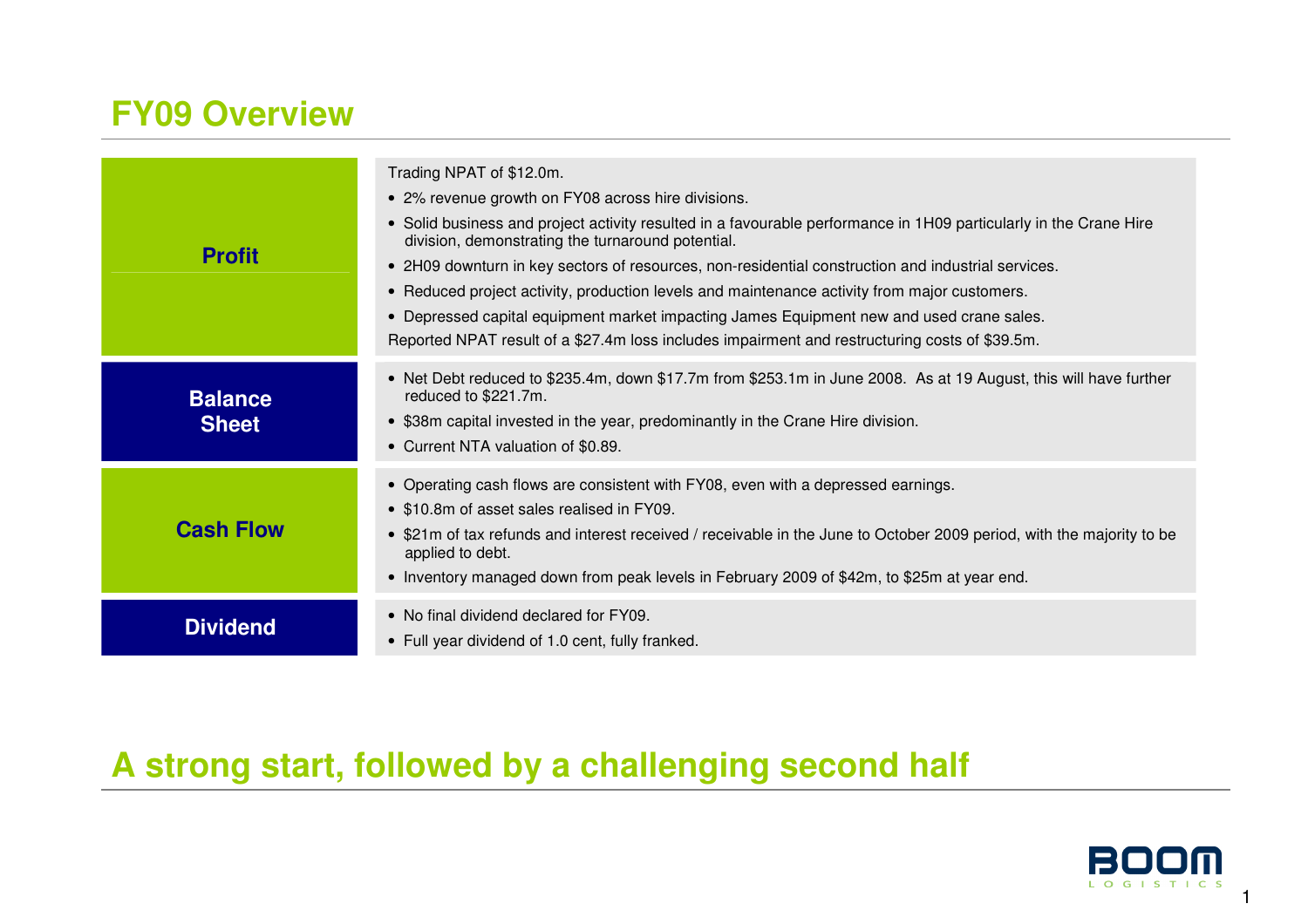# **FY09 initiatives and response to downturn**

|                                                                     | <b>Initiative</b>                                                                                                                                                                                                                 | <b>Outcome</b>                                                                                                                                                                                                                                                                                                                                                                     |
|---------------------------------------------------------------------|-----------------------------------------------------------------------------------------------------------------------------------------------------------------------------------------------------------------------------------|------------------------------------------------------------------------------------------------------------------------------------------------------------------------------------------------------------------------------------------------------------------------------------------------------------------------------------------------------------------------------------|
| <b>Customer</b><br><b>Focus</b>                                     | New, strategic approach to relationship management<br>$\bullet$                                                                                                                                                                   | Consolidated major contracts, re-established relationships<br>$\bullet$<br>and won new long term contracts<br>Boom's top Crane Hire customer (BMA) signed to a contract<br>extension in August<br>Developed key alliances in resources, LNG, renewable<br>energy and infrastructure sectors                                                                                        |
| <b>Operations and</b><br><b>Process Improvement</b>                 | Customer interface system overhauled and roll out<br>commenced<br>Stage 1 restructuring during Q409<br>$\bullet$<br>National procurement<br>$\bullet$                                                                             | Smoother customer interface with improved revenue capture<br>\$12.6 million full year EBITDA benefit from restructuring -<br>$\bullet$<br>c.90% complete by 30 June 2009 (approximately 4% of the<br>operating cost base)<br>Procurement contract savings achieved with further benefits<br>$\bullet$<br>of \$1 million per annum into FY10                                        |
| <b>Financial and</b><br><b>Working Capital</b><br><b>Management</b> | Debt facilities restructured and simplified<br>$\bullet$<br>Legacy accounting and tax issues identified and<br>addressed<br>Operational focus on Return On Assets<br>$\bullet$<br>Strong emphasis on cash management<br>$\bullet$ | Syndicated debt secured until September 2011<br>$\bullet$<br>Restated FY2008 financial statements<br>Tax refunds and interest of \$21 million associated with prior<br>periods<br>Materially more efficient allocation of capital across and within<br>business units, based on Return On Assets<br>Debtor days reduced from 66 as at 30 June 2008 to 46 as at<br><b>June 2009</b> |
| <b>Management</b>                                                   | New management structure and team<br>$\bullet$<br>Key General Manager appointments made<br>$\bullet$                                                                                                                              | Highly skilled team now in place - significant experience in<br>industrial services                                                                                                                                                                                                                                                                                                |
| <b>Safety and training</b>                                          | Heightened safety focus - including establishing a<br>Safety Leadership Team<br>Training and development needs of depot<br>$\bullet$<br>management and supervisors identified                                                     | Experienced National Safety Manager appointed<br>Strong safety disciplines aligned with customer expectations<br>Training advisors engaged and program established to<br>enhance skill levels across the workforce                                                                                                                                                                 |

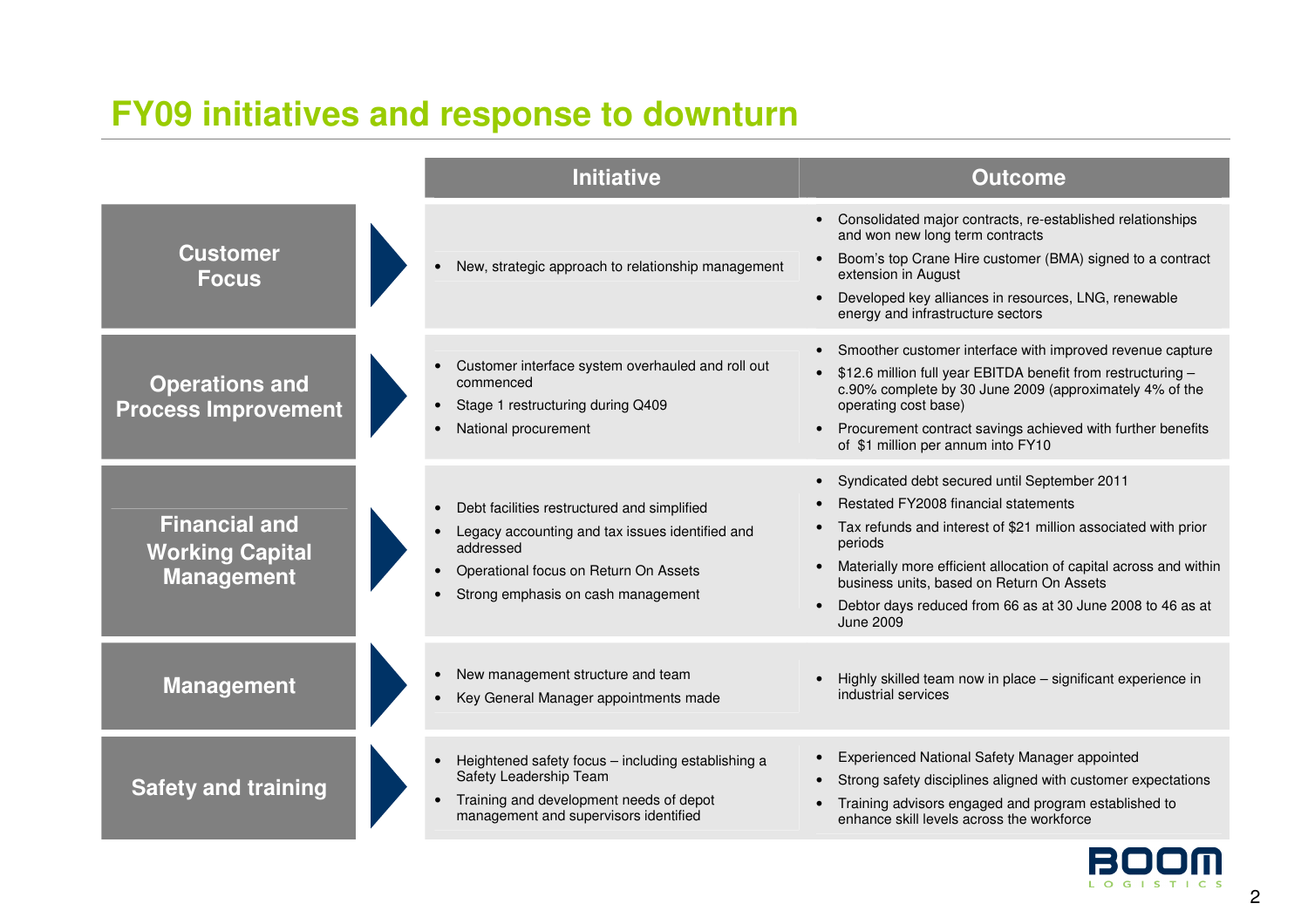# **FY09 Group Results**

| \$m\$                     | 1H08   | <b>2H08</b> | <b>FY08</b> | 1H09   | <b>2H09</b> | FY09 <sup>1</sup> |
|---------------------------|--------|-------------|-------------|--------|-------------|-------------------|
| Revenue                   | 202.3  | 207.6       | 409.9       | 223.5  | 173.5       | 397.0             |
| <b>EBITDA</b>             | 48.9   | 40.8        | 89.7        | 47.8   | 21.5        | 69.3              |
| EBITDA margin             | 24%    | 20%         | 22%         | 21%    | 12%         | 17%               |
| Depreciation              | (19.6) | (18.5)      | (38.1)      | (17.0) | (17.2)      | (34.2)            |
| <b>EBITA</b>              | 29.3   | 22.2        | 51.5        | 30.8   | 4.7         | 35.5              |
| EBITA margin              | 14%    | 11%         | 13%         | 14%    | 3%          | 9%                |
| Amortisation              | (1.0)  | (3.4)       | (4.4)       | (1.1)  | (1.0)       | (2.1)             |
| <b>EBIT</b>               | 28.2   | 18.9        | 47.1        | 29.7   | 3.7         | 33.4              |
| Net Interest <sup>2</sup> | (9.3)  | (10.0)      | (19.3)      | (10.0) | (6.5)       | (16.5)            |
| Profit before tax         | 19.0   | 8.9         | 27.9        | 19.7   | (2.8)       | 16.9              |
| Tax                       | (5.8)  | (3.4)       | (9.2)       | (5.9)  | 1.0         | (4.9)             |
| <b>NPAT</b>               | 13.2   | 5.4         | 18.6        | 13.8   | (1.8)       | 12.0              |

1. FY09 trading result excludes one off impairment and restructure costs of \$39.5m incurred in 2H09. A summary of the FY09 one off items is set out at Appendix 1.

2. Net Interest includes interest income of \$1.1m (bank interest and tax refund interest).

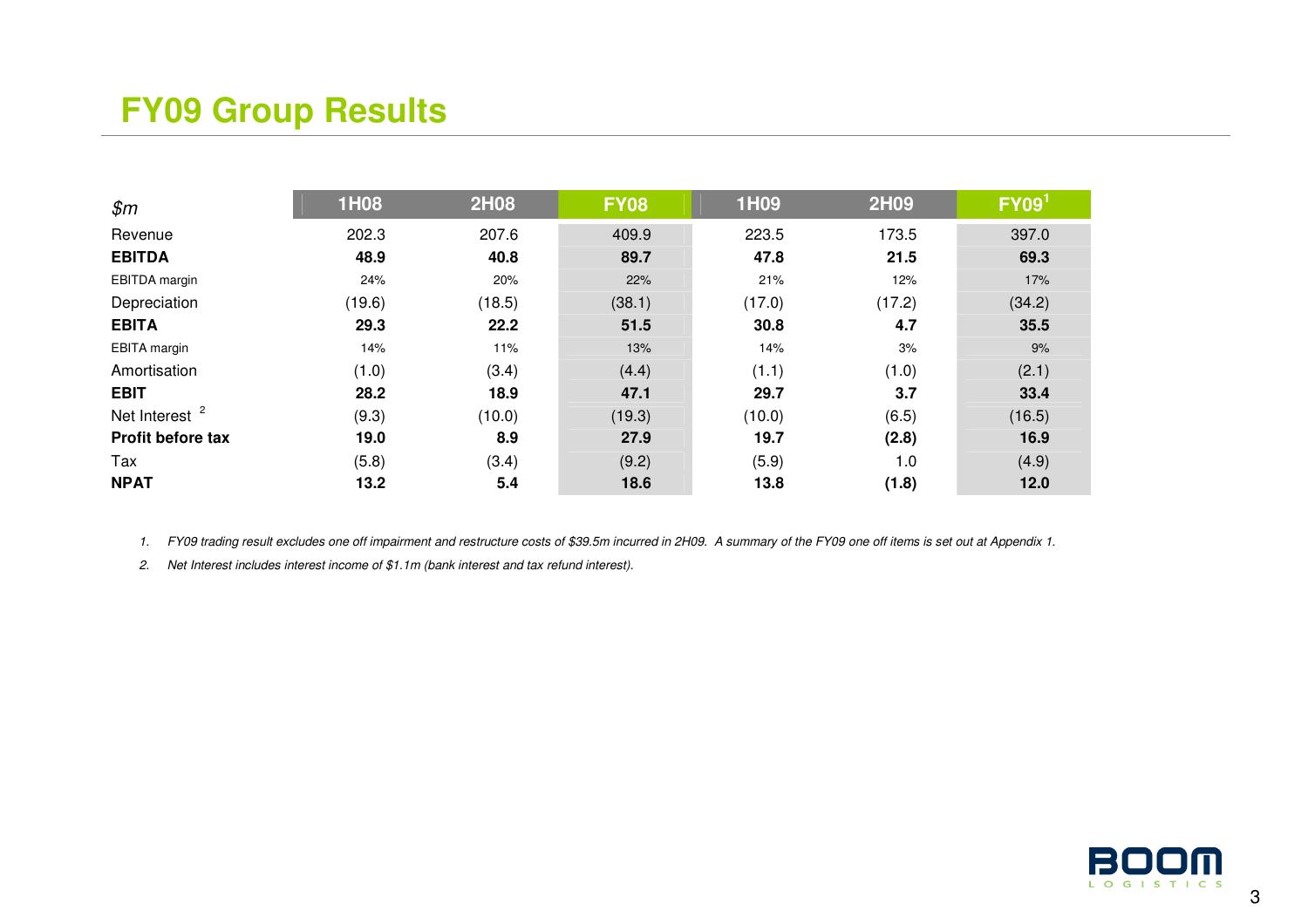# **FY09 Divisional Results**

| \$m\$                        | 1H08  | <b>2H08</b> | <b>FY08</b> | <b>1H09</b> | <b>2H09</b> | FY09 <sup>1</sup> |
|------------------------------|-------|-------------|-------------|-------------|-------------|-------------------|
| Revenue                      |       |             |             |             |             |                   |
| <b>Crane Hire</b>            | 118.3 | 125.7       | 244.0       | 146.3       | 116.3       | 262.6             |
| <b>Boom Sherrin</b>          | 50.4  | 46.4        | 96.8        | 47.3        | 37.6        | 84.9              |
| James Equipment              | 33.6  | 35.5        | 69.1        | 29.9        | 19.6        | 49.5              |
| <b>Group Total</b>           | 202.3 | 207.6       | 409.9       | 223.5       | 173.5       | 397.0             |
|                              |       |             |             |             |             |                   |
| <b>EBIT</b>                  |       |             |             |             |             |                   |
| <b>Crane Hire</b>            | 16.8  | 14.9        | 31.7        | 27.5        | 10.9        | 38.4              |
| <b>Boom Sherrin</b>          | 11.9  | 7.8         | 19.7        | 9.6         | 2.2         | 11.8              |
| James Equipment              | 4.0   | 1.9         | 5.9         | 1.4         | (0.5)       | 0.9               |
| National Office <sup>2</sup> | (4.5) | (5.7)       | (10.2)      | (8.8)       | (8.9)       | (17.7)            |
| <b>Group Total</b>           | 28.2  | 18.9        | 47.1        | 29.7        | 3.7         | 33.4              |

1. FY09 trading result excludes net one off impairment and restructure costs of \$39.5m incurred in 2H09. A summary of the FY09 one off items is set out at Appendix 1.

2. National Office costs in FY09 included approximately \$2.8m of additional banking fees.

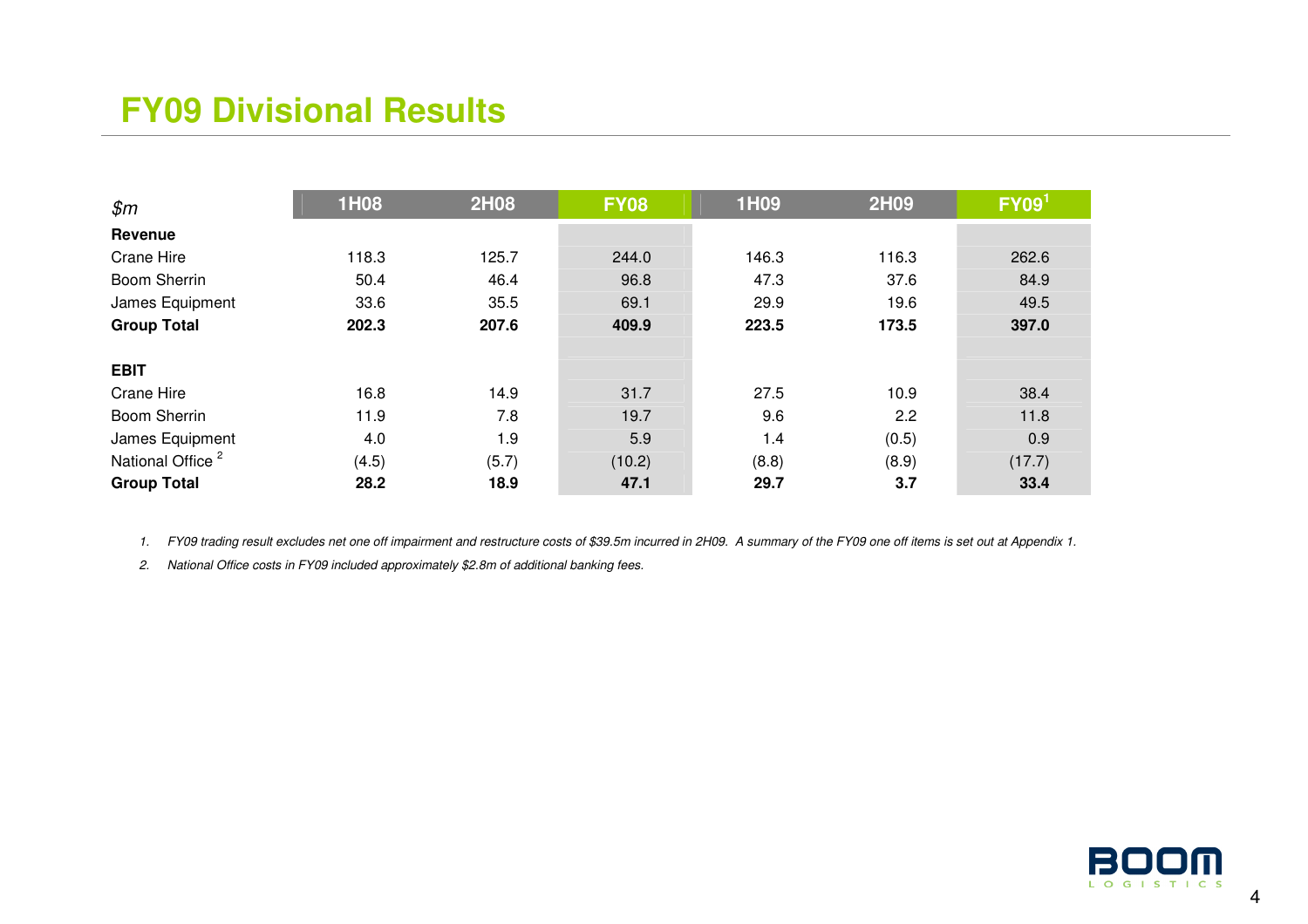### **FY09 Divisional Results – Crane Hire**





- 8% revenue growth from FY08.
- Solid business and project activity resulted in the performance of 1H09, demonstrating the turnaround potential of this business.
- 2H09 reduction in asset utilisation from 84% to 72% followed reduced customer projects, production and maintenance activity. This further supports the leverage to turnaround.
- Continued support from major customers and new business, particularly in mining and LNG (cranes already onto Barrow Island).
- • "Phase 1" restructure undertaken in Q409 to yield \$9m in the Crane Hire division.

Planning focus is currently on ensuring the optimalasset and people mix to capitalise on the FY10+ pipeline, particularly in mining, energy and infrastructure.

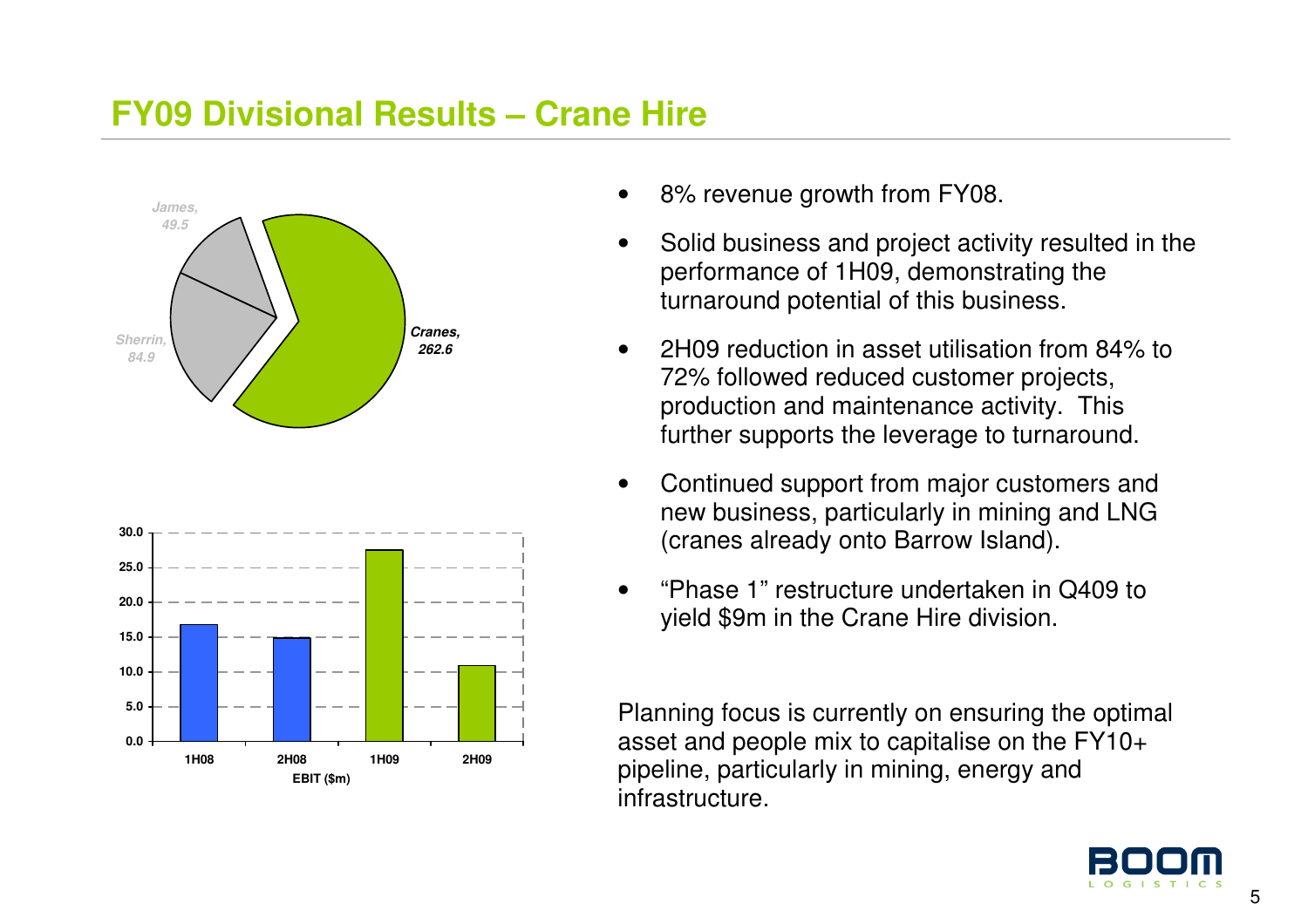### **FY09 Divisional Results – Boom Sherrin**





- Finalisation of project activity in 1H09 led to market oversupply, particularly in Queensland and Victoria.
- Competitive environment has pressured margins.
- Continued strong demand for high end Travel Towers.
- • "Phase 1" restructure undertaken in Q409 to yield \$2m in Boom Sherrin.
- Fixed cost nature of access equipment business supports strong leverage to turnaround.

Planning focus on longer term contracts, maintaining the current customer base and new project opportunities in telecommunications and school infrastructure programmes.

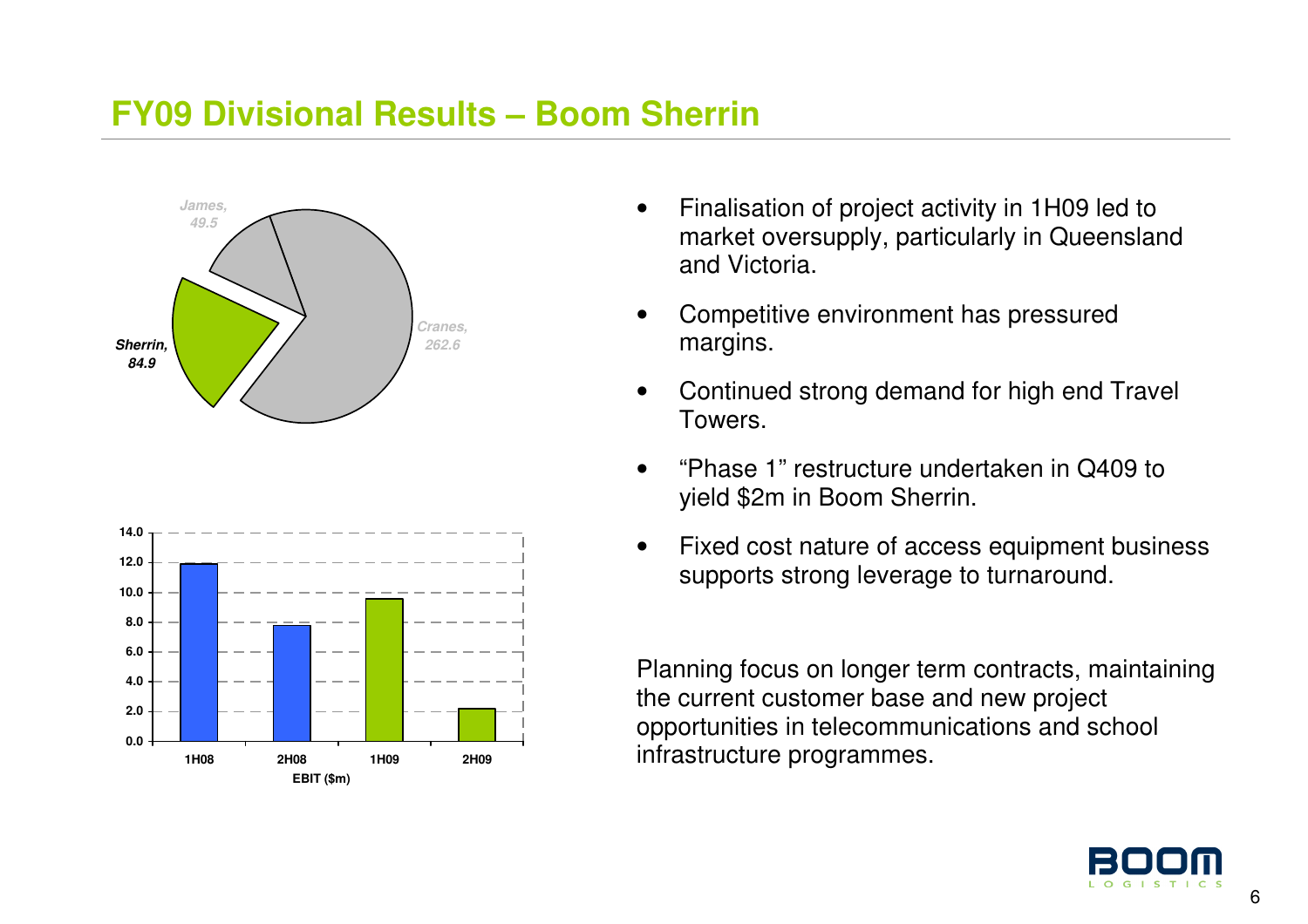#### **FY09 Divisional Results – James Group**





- Challenging market conditions in relation to:
	- o unfavourable Yen and Euro currency positions; and
	- $\circ$  low local demand for new and used cranes in the prevailing economic environment.
- Notwithstanding market factors, the focus on inventory management has reduced inventory from a February 2009 peak of \$42m down to \$25m at June 2009.
- Further inventory reduction in FY10 will generate cash to be used in debt reduction.
- • "Phase 1" restructure undertaken in Q409 to yield \$1m in the James Group.

Planning focus is on continued inventory management, management of overhead and positioning for major project supply opportunities.

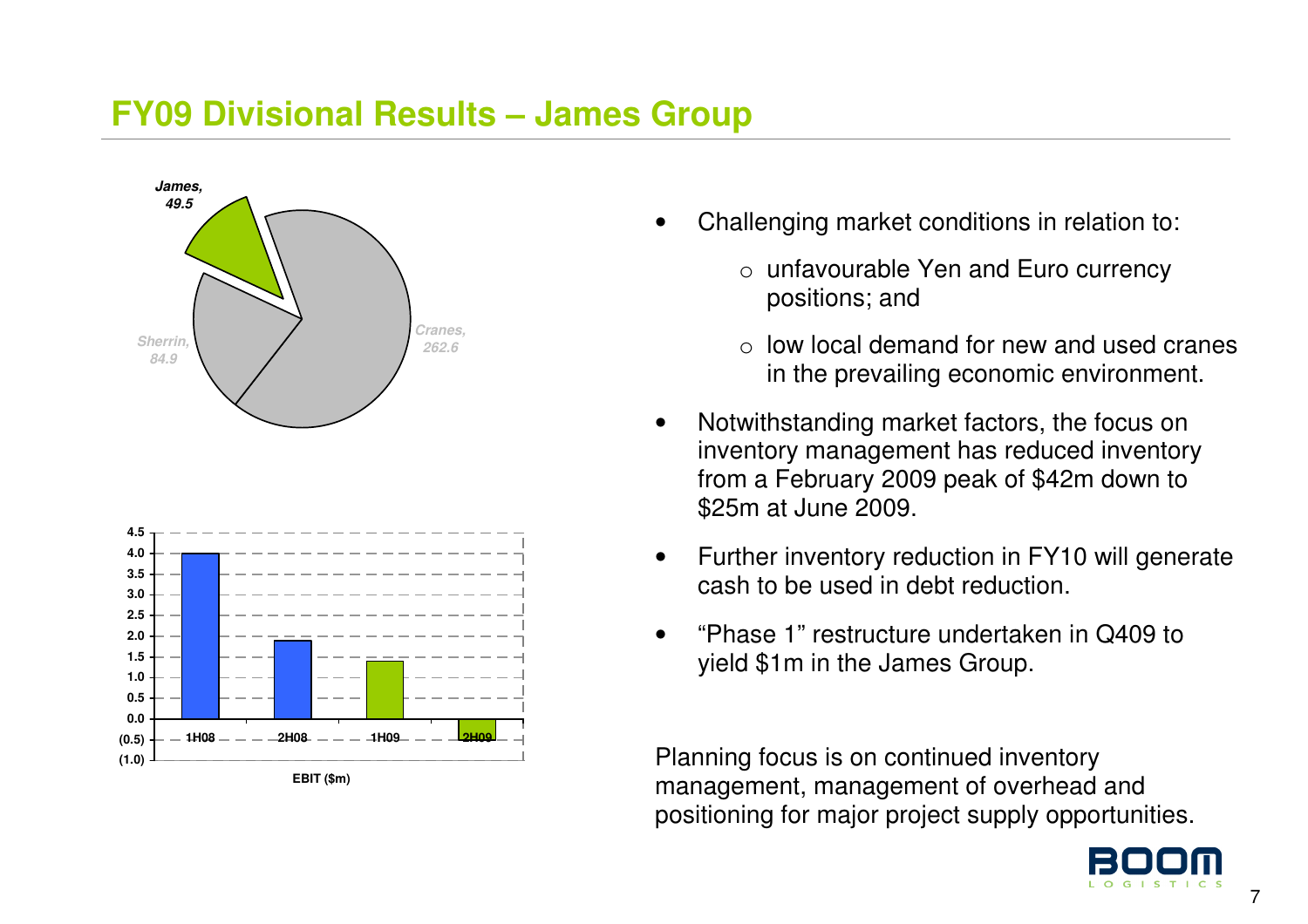#### **FY09 Financial Position – Further debt reduction**

|                                         | June<br>2008             | June<br>2009 | <b>M</b> vmt |
|-----------------------------------------|--------------------------|--------------|--------------|
| Cash                                    | 1.8                      | 10.6         | 8.8          |
| <b>Trade Receivables</b>                | 77.1                     | 52.0         | (25.1)       |
| <b>Other Receivables</b>                | $\overline{\phantom{a}}$ | 13.0         | 13.0         |
| Inventories                             | 20.6                     | 25.0         | 4.4          |
| <b>Assets Held For Sale</b>             | 6.2                      | 7.8          | 1.6          |
| Plant & Equipment                       | 378.6                    | 351.9        | (26.7)       |
| Intangibles                             | 112.4                    | 91.5         | (20.9)       |
| Other current & non-current assets      | 9.3                      | 9.8          | 0.5          |
| <b>Total Assets</b>                     | 606.0                    | 561.5        | (44.5)       |
|                                         |                          |              |              |
| Payables                                | 44.1                     | 23.5         | (20.6)       |
| Borrowings                              | 254.9                    | 245.9        | (9.0)        |
| Provisions                              | 12.4                     | 13.7         | 1.3          |
| Other current & non-current liabilities | 19.1                     | 33.6         | 1.5          |
| <b>Total Liabilities</b>                | 330.4                    | 316.7        | (13.7)       |
|                                         |                          |              |              |
| <b>Net Assets</b>                       | 275.6                    | 244.8        | (30.8)       |

- Continued management focus on working capital and capital mix to enable further debt reduction.
- Working capital improvement achieved through inventory management and debtors days reduction.
- Other receivables includes \$10.2m of expected tax refunds which have now been received.
- Pre impairment, June 2009 Net Debt to Equity of 83% (post impairment at 96%).
- Total gross impairments of \$39.7m across Intangibles, Plant & Equipment, Inventories and Assets Held For Sale.

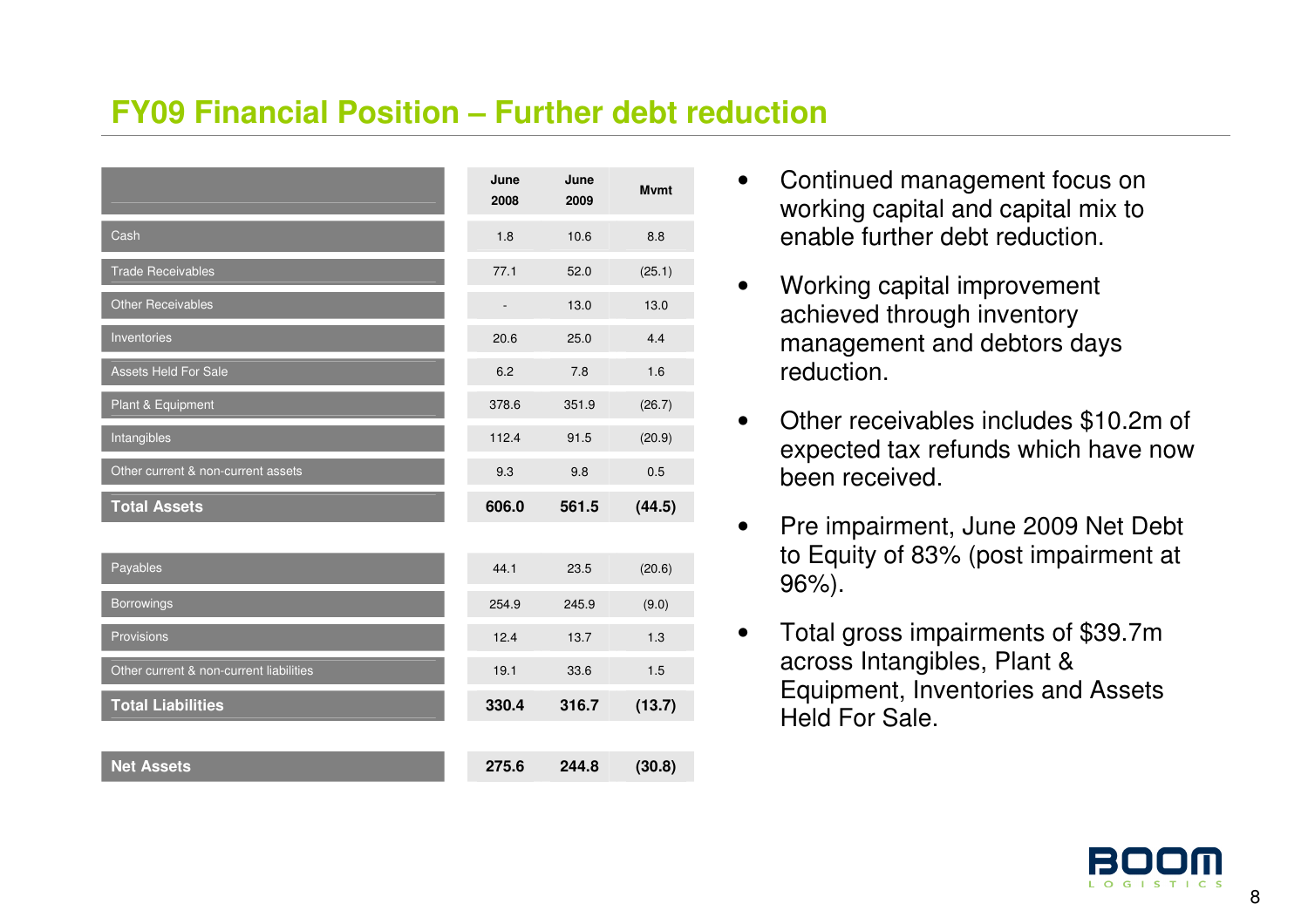#### **FY09 Cash Flow – Still sound**

|                                               | June<br>2008 | June<br>2009 | <b>M</b> vmt |
|-----------------------------------------------|--------------|--------------|--------------|
| Net receipts / (payments)                     | 93.8         | 84.6         | (9.2)        |
| Net interest received / (paid)                | (19.2)       | (16.8)       | 2.4          |
| Income tax paid                               | (7.1)        | (0.2)        | 6.9          |
| Cash provided from operating activities       | 67.5         | 67.6         | 0.1          |
| Purchase of plant and equipment               | (28.6)       | (38.0)       | (9.4)        |
| Proceeds from the sale of plant and equipment | 1.8          | 10.8         | 9.0          |
| Cash used in investing activities             | (26.8)       | (27.2)       | (0.4)        |
| Net repayments of borrowings                  | (32.1)       | (28.3)       | 3.8          |
| Payment of dividends                          | (16.7)       | (3.4)        | 13.3         |
| Cash used in financing activities             | (48.8)       | (31.7)       | 17.1         |
|                                               |              |              |              |
| Net increase / (decrease) in cash             | (8.1)        | 8.7          | 16.8         |
| <b>Closing cash</b>                           | 1.8          | 10.6         | 8.8          |

- Solid cash flows whilst still investing in capital and paying down debt, demonstrate operational resilience even in tough economic times.
- Emphasis on debtors days has reduced the measure down from 66 at June 2008 to a sustainable 46 at June 2009.
- Dividend payment restriction prudent under current conditions.



-S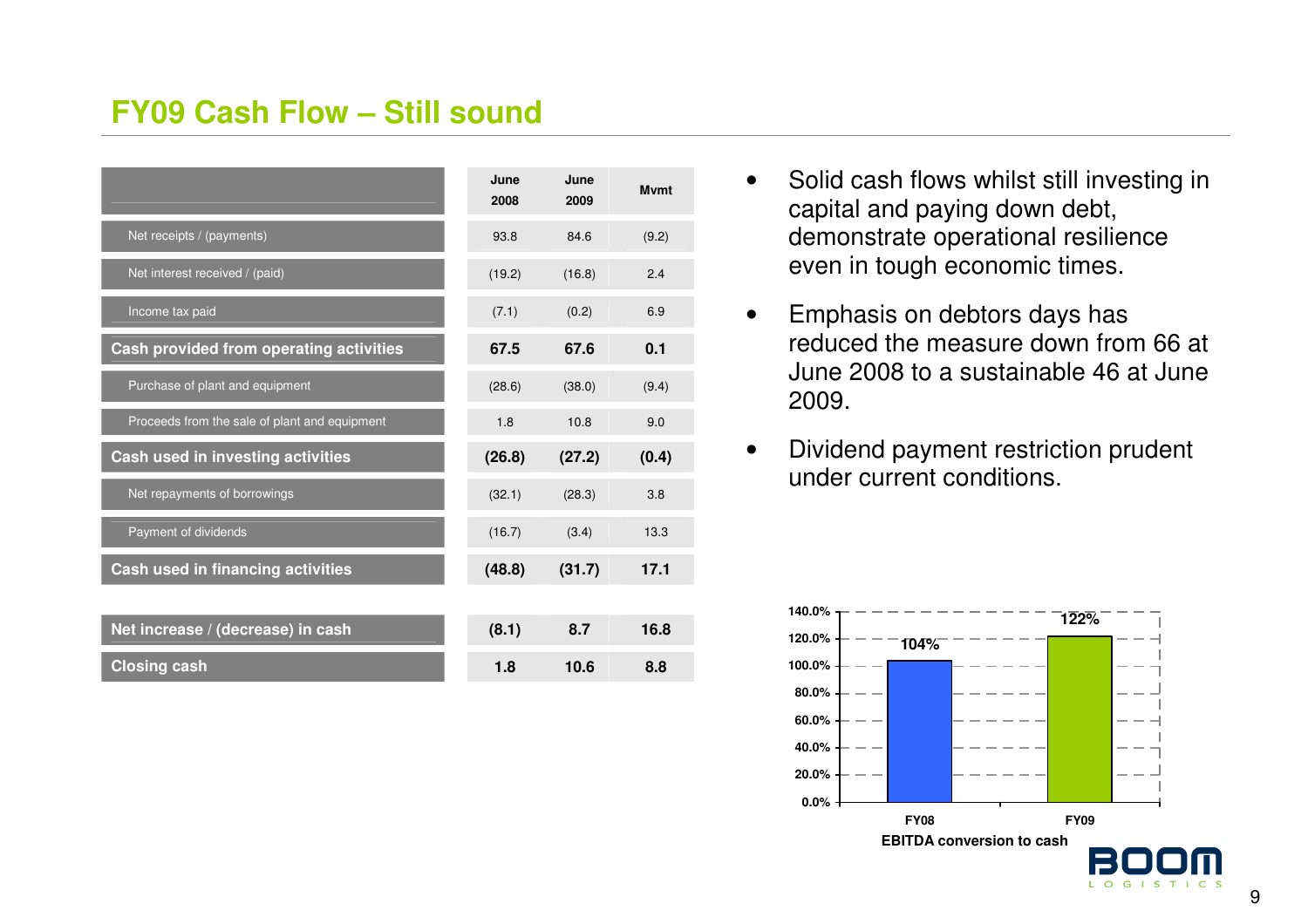#### **Cash Flow, Debt and Gearing**

- FY09 cash flows enabled a reduction in Net Debt of \$17.7m (to \$235.4m) during the year, whilst investing \$38.0m in capital expenditure.
- Through operating cash flows and the \$21m tax refund, Net Debt is forecast to reduce from \$235m at June 2009 to \$200m by October 2009.
- Will comfortably enable all financial commitments to be met.
- Working positively with the banking syndicate to achieve a long term solution to the current Earnings Leverage issues.
- Strategic review with Lazard and advisory team will determine next steps in de-leveraging the balance sheet.



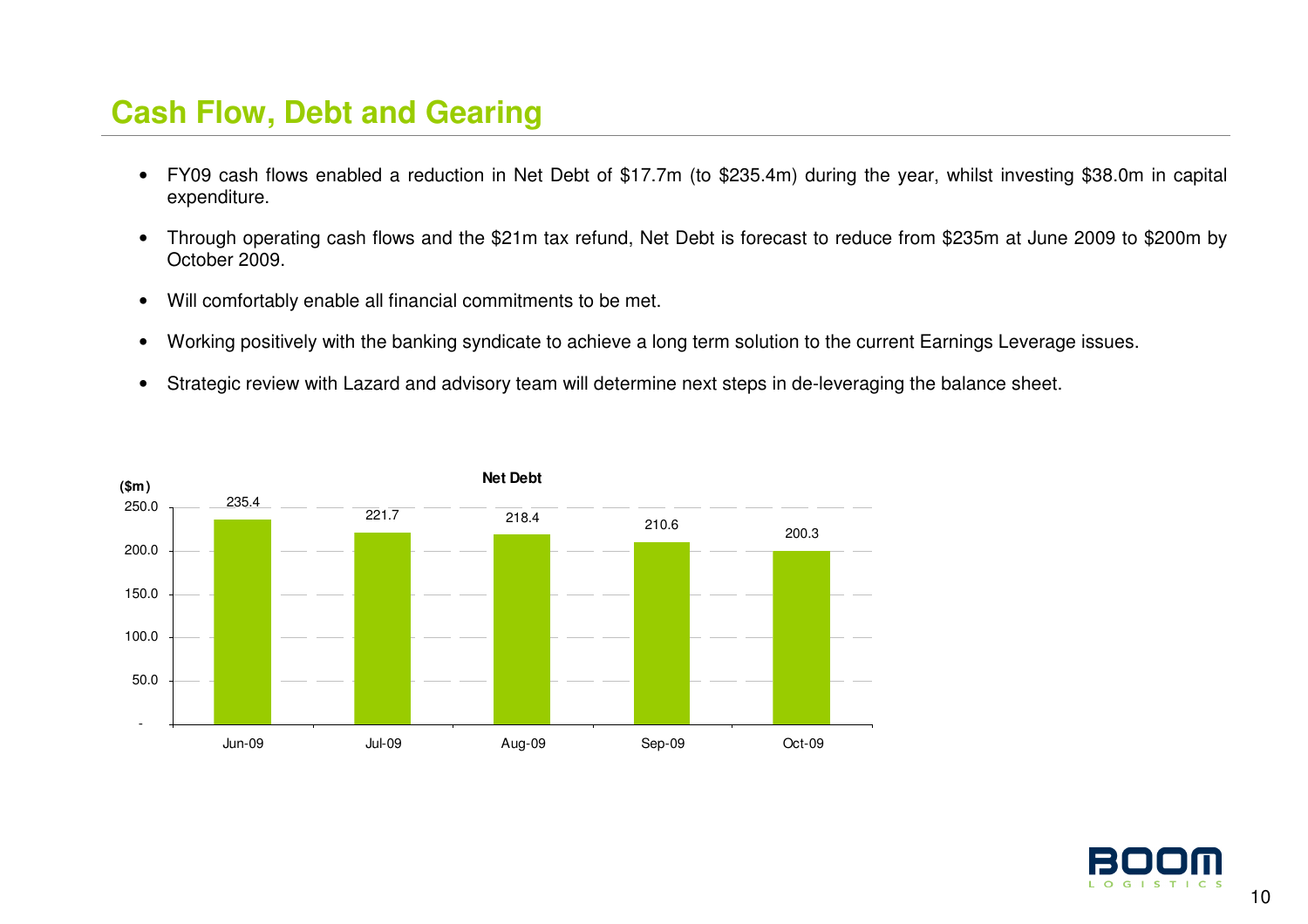### **Strategic Review – Assessing alternatives**

- Boom's strategic review is continuing.
- Harbrew's merger proposal continues to be assessed in conjunction with several other strategic opportunities, with a view to maximising value for all shareholders.
- As previously announced, Boom's original equity raising proposal is on hold whilst these strategic opportunities are assessed, with the assistance of Boom's advisors.
- Boom expects to have completed the strategic review prior to the Annual General Meeting, scheduled for November 2009.
- In the meantime, Boom will be conducting its business as usual, focussing on revenue growth and debt reduction.

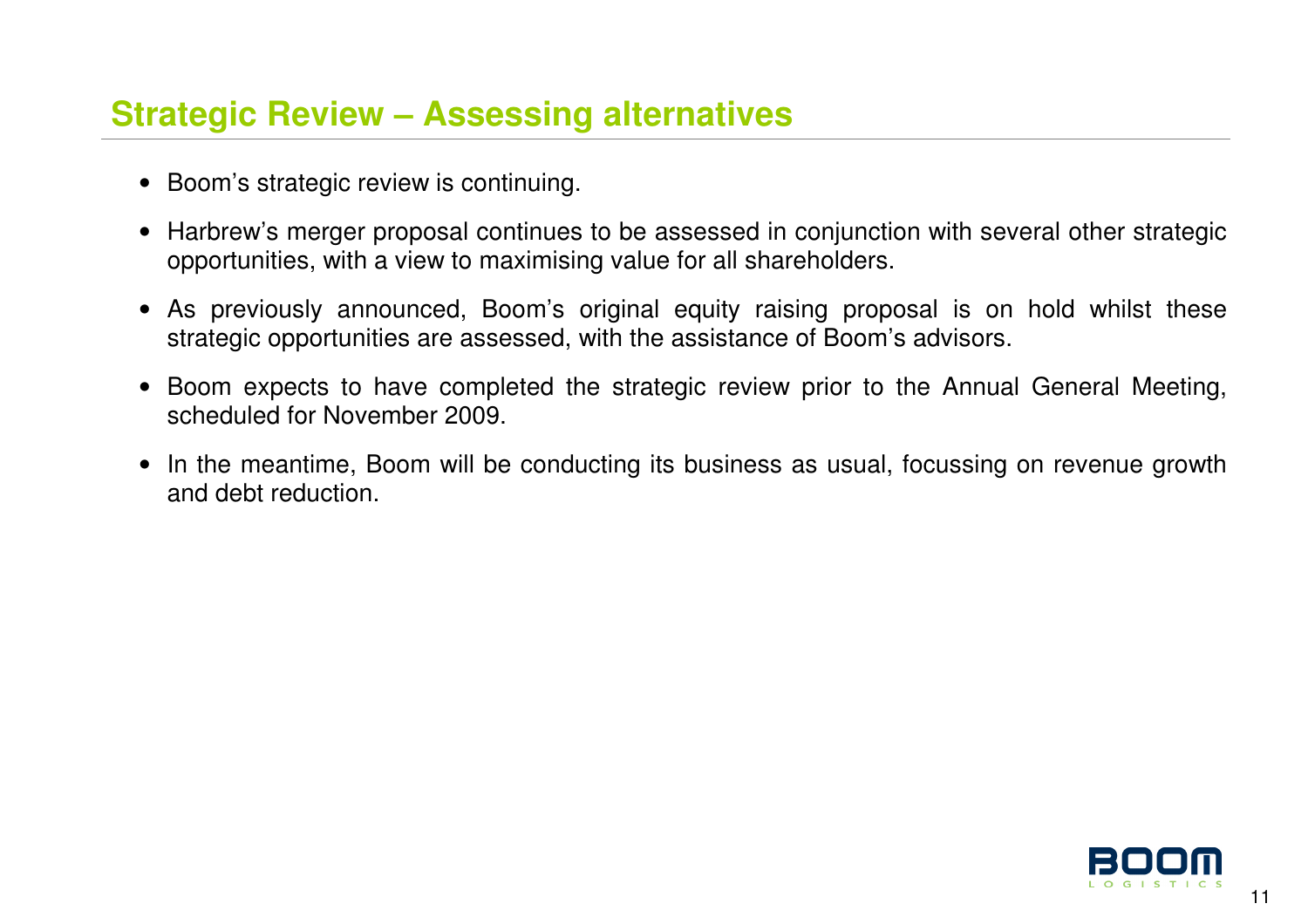### **FY10 initiatives – Revenue and Return On Assets focus**



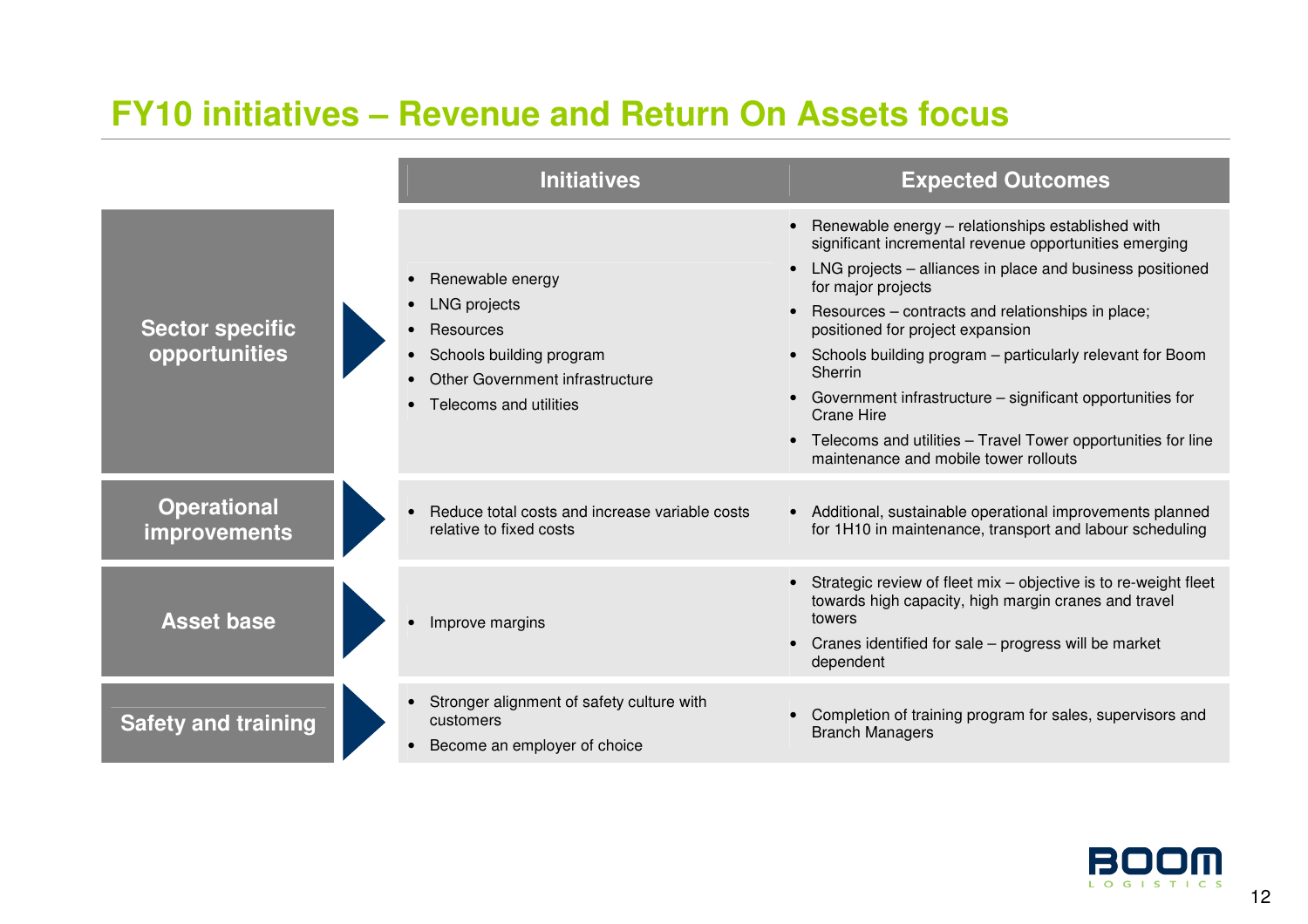#### **Market Outlook – Positioned for opportunities**

- There is \$183 billion in major projects forecast over the next 3 years with crane and lifting equipment hire opportunities.
- Boom is well positioned operationally and geographically to capitalise on opportunities, with available utilisation capacity from the existing fleet. The 1H09 result demonstrated Boom's leverage to turnaround and with the current fleet, a 5% increase in revenue could yield up to \$8m NPAT.



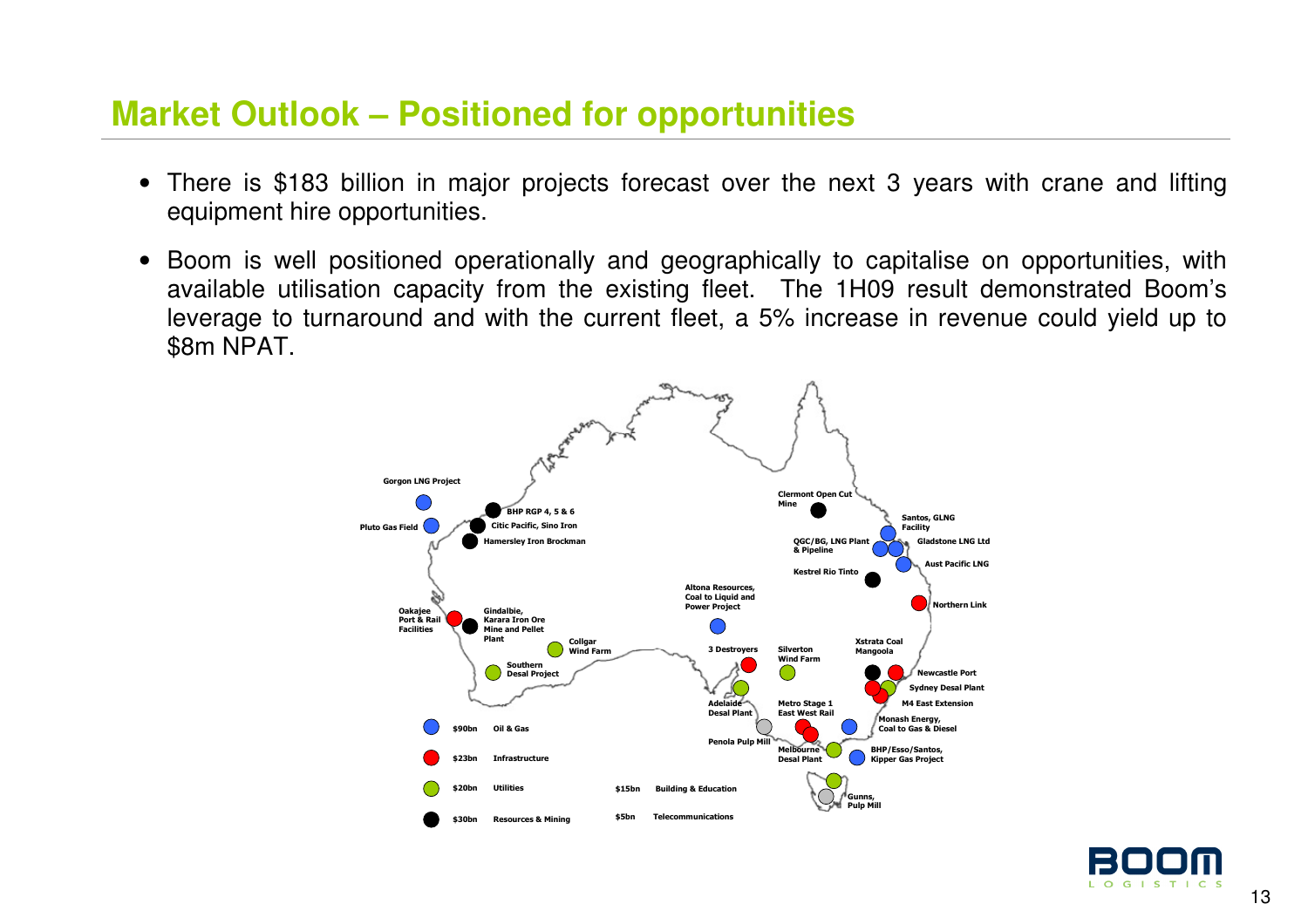

Shareholder enquiries:

03 9207 2500 03 9207 2500

Brenden Mitchell **Iona MacPherson** Managing Director Chief Financial Officer